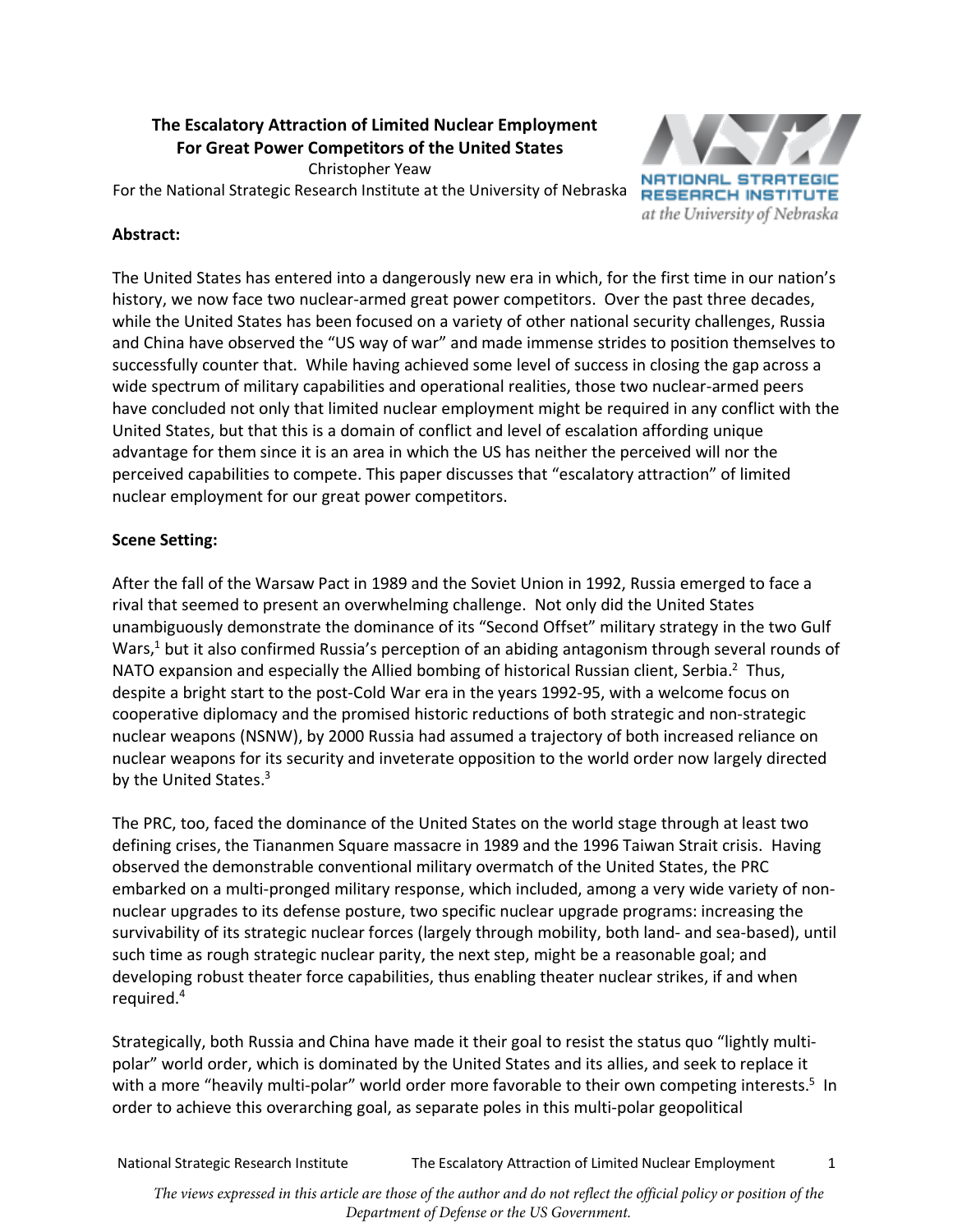environment both require a "sphere of interest" in which they hold sway over both allies and neutrals, together with some degree of worldwide reach through allies and basing. And while their economic interests may be showing some signs of divergence,<sup>6</sup> for the past two decades it has been in their separate but congruent interests to correlate their efforts, including efforts in the military domain.<sup>7</sup> Operationally, both Russia and China require the need to construct near-abroad "spheres of influence" in which either is militarily uncontested. This requirement, though, is still only aspirational, and it will remain so until they are able to demonstrate the overall military capability to "seal off" those respective spheres of influence from the dominant form of warfare that the United States and her allies have perfected, the overwhelming aerospace blitzkrieg resulting in the rapid destruction of enemy defenses, situational awareness, and ability to command and control forces. To be sure, both Russia and China have embarked upon strategies to attempt to cope with and even gain ascendancy over that aerospace blitzkrieg, $8$  but both have surely concluded that such success is far from a forgone conclusion, therefore requiring contingency capabilities and planning.

#### **Necessary But As-Yet-Insufficient Symmetric Responses:**

Nevertheless, given the relatively deep, abiding reluctance and stated aversion of nations to opt for nuclear employment, $9$  the preferred approach to this military goal would be symmetric, and we see just that. In space, the domain that governs so much of the defensive complex of great powers (situational awareness and command and control of forces), Russia has regenerated much of its once comparatively strong infrastructure and capacity. During the 1990s, for example, Russia lost much of its space-based capacity to even assure sufficient early warning of ballistic missile attack. However, through prioritized investment over the past two decades, Russia has reestablished, and in many cases expanded and modernized, its space-based ISR and early warning capabilities.<sup>10</sup> And in the case of China, that nation has gone from operating only a handful of satellites in the early 1990s to almost 500 less than thirty years later, most of which perform some sort of military support function for the PLA. Space is an increasingly contested domain, and to be sure there are areas of urgent need,<sup>11</sup> but the United States remains ahead and will remain so for years to come with the proper investment.

In the areas of air and counter-air, while Russia remains ahead of China in integrated air and missile defenses, China is ahead of Russia in fielding fifth generation aircraft. While there is no commonly agreed upon definition of "fifth generation" for fighters, consensus elements include: stealth, enhanced situational awareness, electronic warfare, advanced engine performance, and networking.<sup>12</sup> The Russian aerospace industry struggles to even begin production of its Su-57 fifth generation fighter (notwithstanding the introduction of pseudo-fifth gen "Checkmate" at this year's Moscow Air Show).13 Meanwhile, though China has produced some 150 J-20s and will soon enter into production of its H-20, it is debatable just how "fifth generation" those multi-role fighter and heavy bomber are.<sup>14</sup> Against large numbers of truly fifth generation F-22s and F-35s, backed by fourth-plus generation F-15EXs and Block III F-18E/Fs, Russian and Chinese air defenders will likely experience high early attrition rates, Pacific distances notwithstanding.15 And the US will keep this advantage well into the future as it is already flight testing is latest sixth generation fighter aircraft.

In the area of air defenses, Russia and China certainly take these capabilities very seriously and would rely on them for effectiveness in blunting the type of allied air campaign that was demonstrated in both Iraq and Kosovo. And while the Integrated Air Defense System (IADS)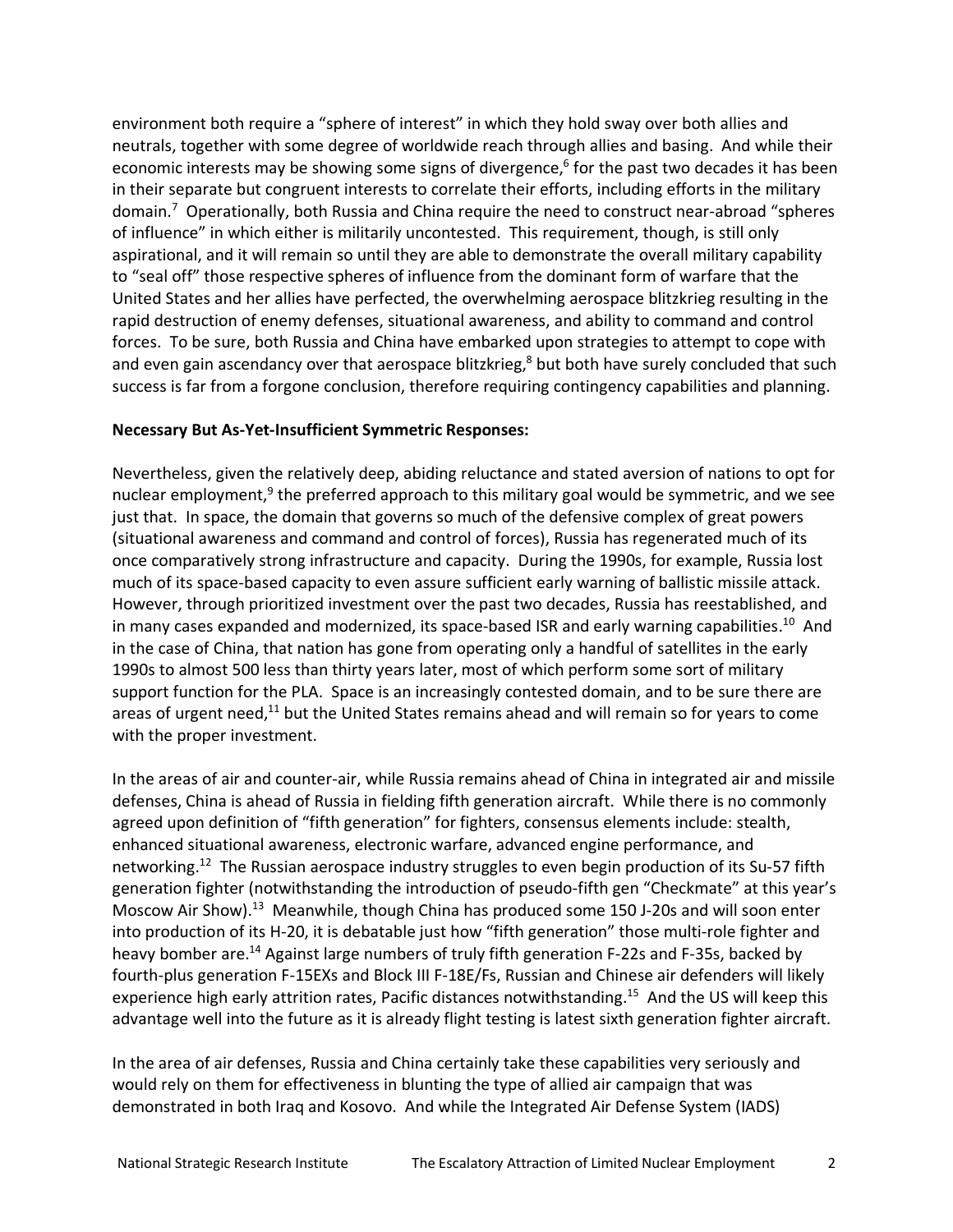environment of both the Russian west and the Chinese eastern coast are formidable, the operational radars that are tasked with detecting, identifying, tracking, and targeting US fifth generation aircraft simply are not up to the task … they are subject to suppression and/or destruction at ranges well beyond their ability to detect. The numbers of fifth generation allied aircraft and their concomitant long-range ordnance preclude any reversal of this situation for at least a decade. While this author expected our analysis to indicate that nuclearizing the S-300/400/500 family of interceptors might change this equation – and that cannot be ruled out given a sufficient but improbably robust electronic warfare environment – on the contrary, our research suggests that this possibility remains remote for the foreseeable future.<sup>16</sup>

In fact, across the entire range of non-nuclear military capabilities, the United States has repeatedly and enduringly demonstrated the will and ability to establish and maintain superiority through Congressional commitment (adequate funding), innovation (unparalleled research and development), and operational dominance (tactics, techniques, and procedures). Despite the "peace dividend" of the 1990s and the necessary counter-terrorism focus of the first two decades of the 21<sup>st</sup> century, the United States has managed to stay competitive across the entire range of non-nuclear conflict. Moreover, in both the materiel and non-materiel components of conventional military competition (and here we include both space and cyberspace), the United States likely will maintain a relatively durable military advantage, even in the case of an "away game" within the aspirational spheres of influence of our peer competitors. More importantly, it seems clear that our great power competitors have come to this same conclusion, even while attempting over decadal timeframes to rectify that situation.

#### **The Competitive Attraction of Limited Nuclear Employment:**

It is a virtual truism of competition that challengers will invariably focus on areas of competition in which an otherwise dominant party may be weak. This is particularly true when a challenger can be reasonably assured of two critical elements: a) that with sufficient and affordable effort the area in question can become a strength for the challenger, and b) the dominant party shows no inclination to focus on that area of competition. For example, if two perennial rival football teams are reasonably symmetrically matched, but one is inferior across almost all elements of the game, while the other has very little capability in one particular area, the weaker team is incentivized to strengthen that specific element of the game and exploit the stronger team's weakness. The weaker team is not released from the imperative of competing across all elements of the game, but will seek victory by especially focusing on that area of relative strength. What's more, the weaker team is all the more incentivized if, during the off-season, the stronger team sees the weaker team's attempts to exploit this specific area of weakness, but refuses to do anything about it.

Over the past three decades, if there is one area in which the United States has made it abundantly clear that we refuse to compete, it is in the area of NSNW. This refusal to compete is evidenced by: the vast array of alarmist op eds and disarmament articles opposing even the modest introduction of a small number of W76-2s to the US SSBN force; the extremely rapid and nearly complete divestment of NSNW forces in the 1990s, unabated even after it became clear that the such divestment was starkly unilateral in the face of Russian slow-rolling and re-armament; and vigorous Congressional resistance to funding relevant recapitalization activities, such as the Robust Nuclear Earth Penetrator (RNEP) in the early 2000s. If, on the other hand, that competitive refusal had been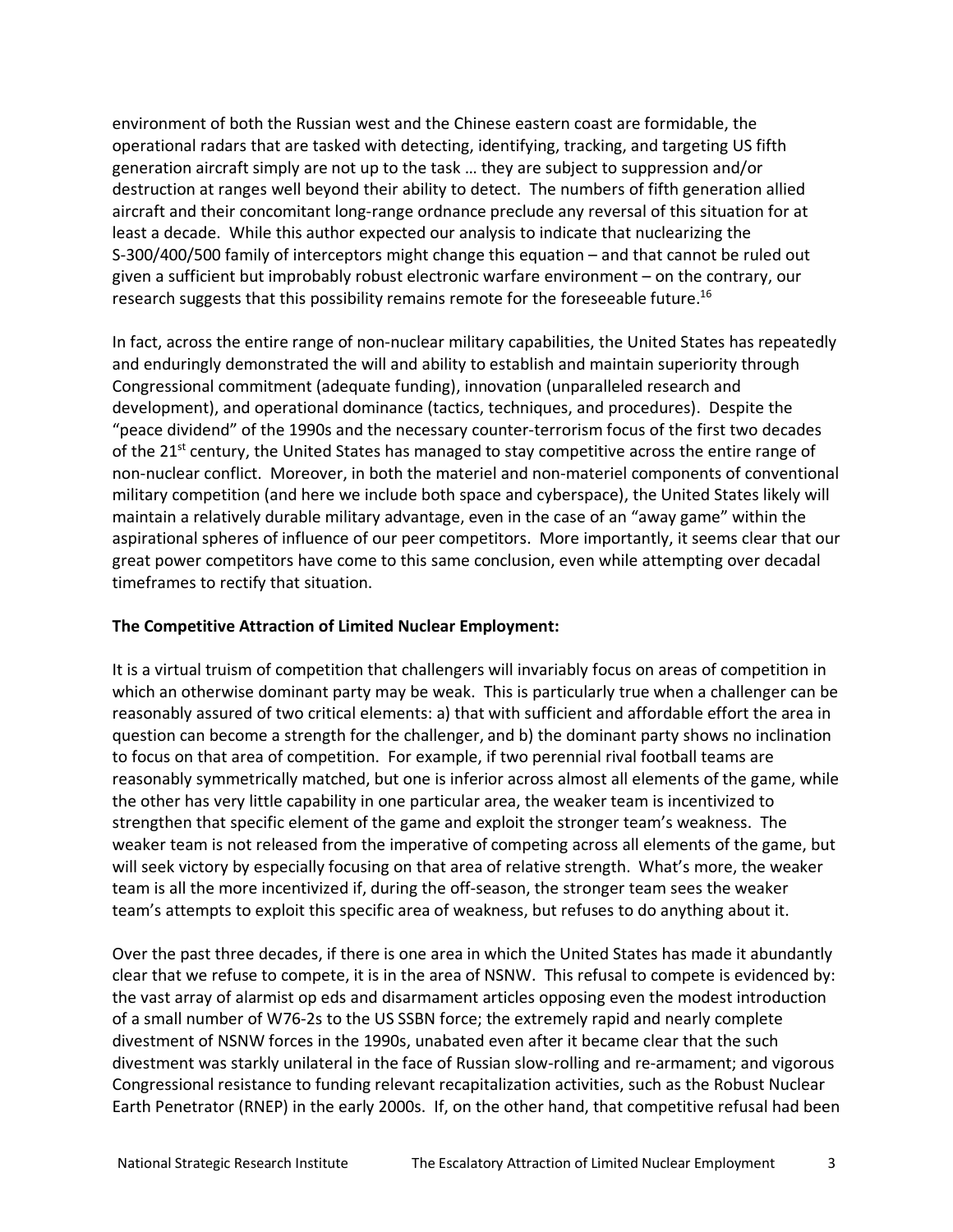formalized and made multilaterally binding through arms control efforts, this area of military competition, which had been critical for decades throughout the Cold War, could have been taken off the table. To be sure, there still would be an incentive to "cheat" the arms control regime and achieve "breakout," gaining a sudden significant competitive advantage (as the Russians attempted in the case of the INF Treaty, before the United States wisely withdrew), but that merely underscores the competitive requirement for both treaty verifiability and enforcement.

Instead, throughout the quarter-century NSNW modernization and buildup by our potential adversaries, near-peers who sought to become peers, the United States has deliberately refused to compete in this area. While the United States rapidly and largely irreversibly dismantled its entire NSNW arsenal via thorough implementation of the Presidential Nuclear Initiatives of 1991 and 1992, Russia, after a promising start to that process, abandoned the effort by the end of the 1990s. Its unilateral abandonment, indeed reversal, of this informal arms control process was not unknown by the United States. Nor was it unknown that the PRC had focused (at least in part) on NSNW development and deployment for the past decade and a half by that time (see redacted DIA analysis of 1984),17 culminating with *inter alia* the completion of the design of both low-yield tactical and enhanced radiation warheads, the deployment of a large variety of dual-capable theater missile systems,<sup>18</sup> and the development of a doctrine of "dual deterrence / dual operations."<sup>19</sup> Additionally, while the United States continues to this day to observe a true "zero yield" interpretation of the Comprehensive Nuclear Test Ban Treaty (CTBT), our competitors have been presumably testing at extremely low yield for many years (in the case of Russia, probably a couple decades!).<sup>20</sup> While it is unknown what benefits our competitors are reaping through this activity, not only are there specific areas in which the United States could benefit from similar testing, but more importantly the US absence in this field of military scientific inquiry merely underscores our modern aversion to competition within the general area of nuclear weapons development.

These competitive developments, which were emerging by the early 2000s, accelerated after the invasions of Georgia and Ukraine in 2008 and 2014, respectively. The clear outlines of a coercive new "theory of victory," which locates limited theater nuclear employment at its core, are now in full view.<sup>21</sup> Rather than respond competitively, the United States responded repeatedly (until very recently) with unambiguous messages that we refuse to compete in this area: full asymmetric Presidential Nuclear Initiative (PNI) compliance, Congressional prohibition on low-yield weapons development (Precision Low-Yield Nuclear Weapon ban, PLYWD), cancellation of RNEP, prohibition on even conceptual design efforts unless specifically Congressionally authorized, retirement and disassembly of the W84 cruise missile warhead, the planned (though later extended) retirement of the B83 gravity bomb, asymmetric adherence to a "zero yield" testing policy, and myriad correlating political statements dramatically emphasizing US desire to "reduce the role of nuclear weapons" even as our great power competitors engaged in precisely the opposite.

## **The Pursuit of Competitive Limited Nuclear Employment Capabilities:**

## **Russia:**

Russia continues to expand its reliance on nuclear weapons, and will likely have a fully modernized operational force of some 8000 nuclear warheads by the end of this decade, roughly half strategic and half non-strategic.<sup>22</sup> Currently, Russia has completed about 88% of its strategic force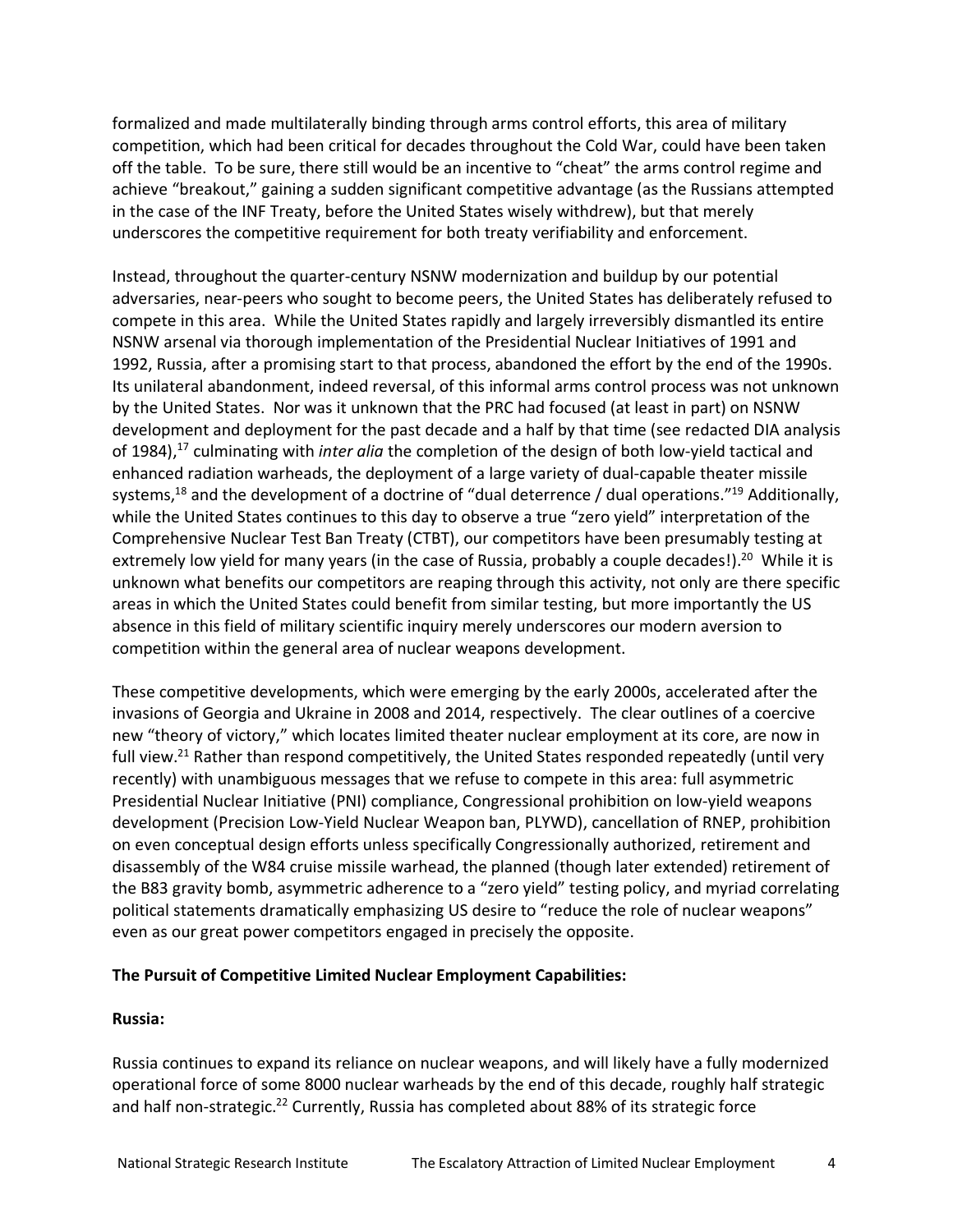modernization, which presumably includes the warheads associated with the systems in question, and it is almost 80% complete with the modernization of its non-strategic nuclear forces.<sup>23</sup> In its strategic modernization, Russia has displayed a distinct preference for building significant upload capacity into its force structure. Whereas the United States, for example, has de-MIRVed the Minuteman III's, taking the entire fleet to single-RV ICBMs (from a maximum of 3-RVs, previously), Russia's newest strategic ICBM systems, the Yars and the Sarmat have reported maximum RV capacities of six and twenty RVs, respectively. And while the Yars ICBMs that are treaty inspected under the NST regime often have a single declared RV, there is no limit to the number of RV's that await immediate upload, particularly in light of the fact that the two Russian nuclear production plants have a combined capacity of at least ten times the capacity that the two US pit production plants will have by the end of 2030 (if the program stays on track).<sup>24</sup> At the expiration of New START in 2026, or anytime sooner in the event of a break-out, Russia could almost overnight triple the number of operationally deliverable strategic nuclear warheads. Because of much less reversible logistics constraints and the lack of warhead production capability, it would take the United States years to even double the number of operationally deliverable strategic nuclear warheads.<sup>25</sup>

Though the net balance in strategic nuclear forces significantly favors Russia, the true focus for Russian Federation nuclear modernization has been what in the Cold War were dubbed "Long Range Theater Nuclear Forces" (LRNTF). In a separate paper this author with others described the operational and strategic rationale for focusing on these types of systems, but the bottom line is this: *Russia requires recourse to theater range, ultra-low yield, nuclear systems in order to blunt the US/NATO air war that it perceives as the inevitable opening gambit of any conflict with the*  West.<sup>26</sup> The possibility cannot be discounted that the Russian Federation may find a way of blunting that formidable conflict initiation through the use of aggressive electronic warfare, an advanced long-range radar architecture, and highly integrated nuclear-armed IADS. Nevertheless, *we believe that purely "defensive" operations, even nuclear-armed operations, against that Allied aerospace blitzkrieg" will rapidly be demonstrated as cataclysmically insufficient, and almost immediate recourse will be to deep interdiction against Allied airbases across the NATO landscape to dramatically reduce the sortie rate of 5th generation aircraft*. <sup>27</sup> The Russian Federation realized this as early as 1999 [Ref decree] and has since then focused a large fraction of its defense spending to LRNTF, successfully developing and fielding a variety of such platforms to include: the SSC-08 Ground-Launched Cruise Missile (GLCM), the Kinzhal Air-Launched Hypersonic Missile (ALHM), the Kalibr Land-Attack Cruise Missile (LACM), the Oniks Anti-Ship Cruise Missile (ASCM), etc.<sup>28</sup> Not only are these systems fielded, but Russia has built the operational plans, formulated the doctrine, and conducted the exercises to successfully execute strikes with these systems in actual combat.<sup>29</sup>

#### **China:**

The advent of the DF-41 heavy mobile ICBM, the JL-3 intercontinental-range SLBM, and the H-20 heavy stealth bomber, has not only ensured the survivability of China's strategic nuclear forces, but it has also positioned China to "sprint" to rough strategic nuclear parity with the United States over the course of the coming decade. However, what is perhaps more disconcerting is that concurrently the PRC has achieved theater nuclear superiority centered on a paced build-up of advanced theater missiles of various ranges, most of which began developmental life with an explicit nuclear mission (the DF-21 and DF-26, as examples). The extent of dual-allocated theater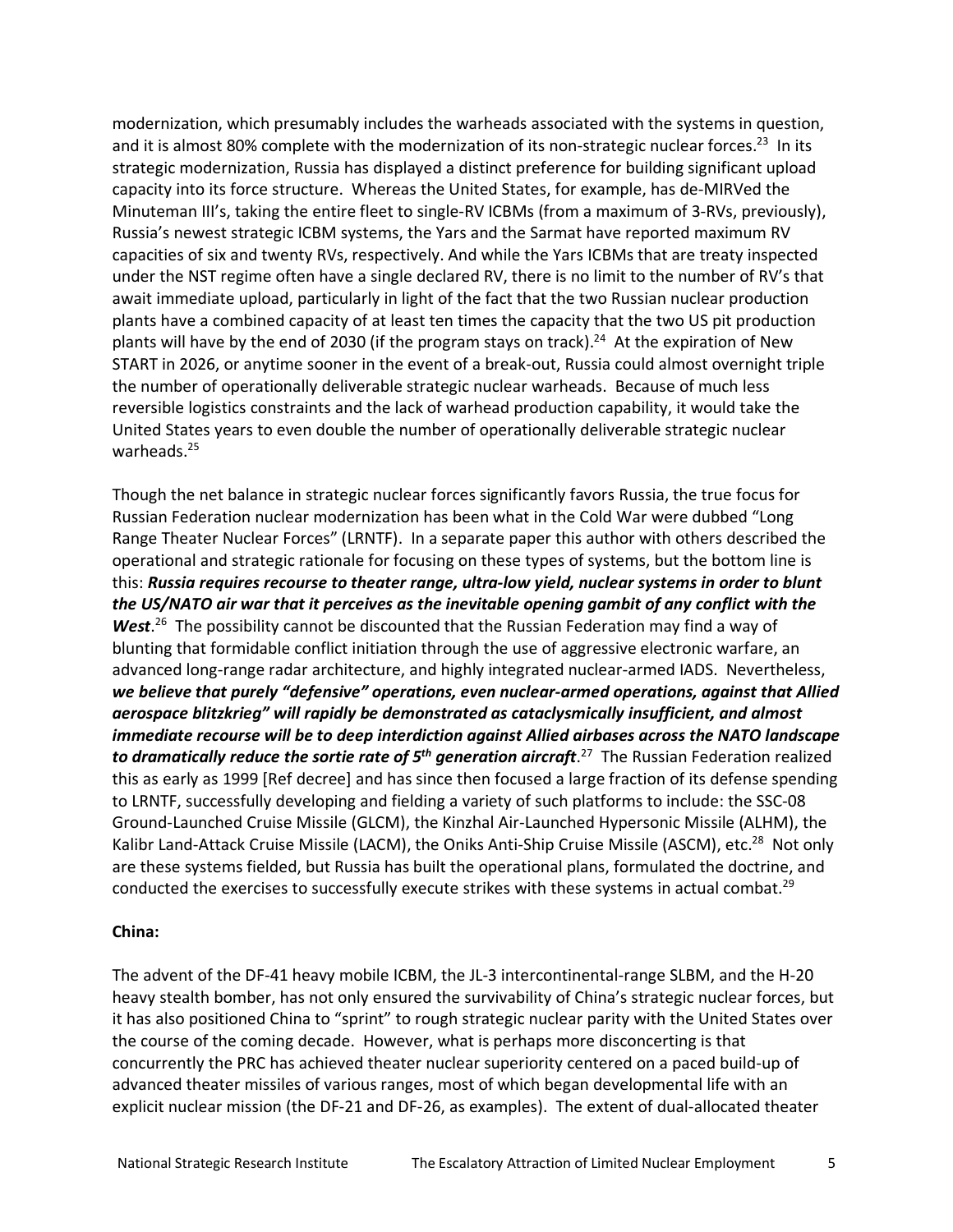systems is, quite frankly, unknown. Unfortunately, where there is opacity in the nuclear posture of China, Western analysts have been quick to down-play the threat. For example, though the introduction of every previous known "stealthy" bomber in other P-5 nations has been accompanied by suitable air-delivered, direct-attack, gravity bombs, Western analysts remain surprisingly unconvinced that China possesses a modernized nuclear gravity bomb.<sup>30</sup> This lack of transparency into China's theater nuclear forces has been largely met with Western skepticism in the existence of a robust theater force. Such forces likely include at least cruise and ballistic missiles delivered by the H-6K and H-6N theater bombers (augmented by in-flight re-fueling) and mediumto-intermediate range ballistic missiles like the DF-15, DF-16, DF-17, DF-21, and DF-26.<sup>31</sup> But what's more, PRC theater nuclear forces may also include a dual role for the J-20 (analogous to the F-35), a dual-capability for the imported S-400s, a sub-launched cruise missile, and even a nuclear role for its newest 155mm artillery. In fact, with the large array of possible and probably dual-capable theater systems, the open question is not whether China is racing to achieve rough nuclear parity with the US, but whether China is racing to achieve the more ambitious objective of rough nuclear parity with Russia (in terms of capabilities).

Now, though it has been argued that the PRC now is postured well to defeat the United States in a conflict close to their own shores (i.e., within the first island chain), $32$  as outlined above this is far from a foregone conclusion. It is at least probable, for example, that the so-called  $5<sup>th</sup>$  generation J-20 aircraft will be quite rapidly swept from the sky by the truly 5<sup>th</sup> generation F-22s, enabling US 5<sup>th</sup> generation strike aircraft to systematically suppress or destroy PRC IADS and blind or confuse the PRC Command, Control, Communications, and Intelligence (C3I) complex. While it's debatable whether US forces will be able to generate the required sortie rates over the much longer "Pacificrelevant" distances, it is at least a very real possibility that PRC planners must surely have considered. The situation, then, for China may be very similar as that for Russia, placing upon it the onus of escalating across the nuclear threshold … that, or face defeat, which may well be existentially untenable for CCP political leadership. *Given the geography of the theater of operations, though, China would likely resort to discriminate low-yield (it remains to be seen just how low) nuclear strikes on important theater targets in order to forestall defeat*.

The combined outcome, therefore, of these great power dynamics of the past quarter century is that the United States finds itself now in a strategic environment in which it faces two nucleararmed peer competitors that have both positioned themselves favorably with respect to the net nuclear balance. *Russia has, of course, retained its parity with the United States in the area of strategic nuclear weapons, retaining also a more rapid and sizable upload capacity. But it has also finished the bulk of a non-strategic nuclear weapons modernization program, in which it has developed and fielded several thousand such warheads across an enormous variety of weapon systems with the required policy and doctrinal underpinnings for credible employment. And recently China's own "breathtaking nuclear breakout"33 has come to light as several previously unknown missile fields have been identified,34 indicative of near-term strategic parity, together with a likely surge in theater nuclear weapon development, production, and deployment.35* As just one other indicator of this theater nuclear expansion, it is unlikely that the massive expansion at Pingtong, China's nuclear weapons production site (roughly analogous to pit production plus Pantex in the US) can be attributed entirely to the expansion of the number of strategically deliverable warheads, notwithstanding the rapid expansion in that latter category (see Figure 1).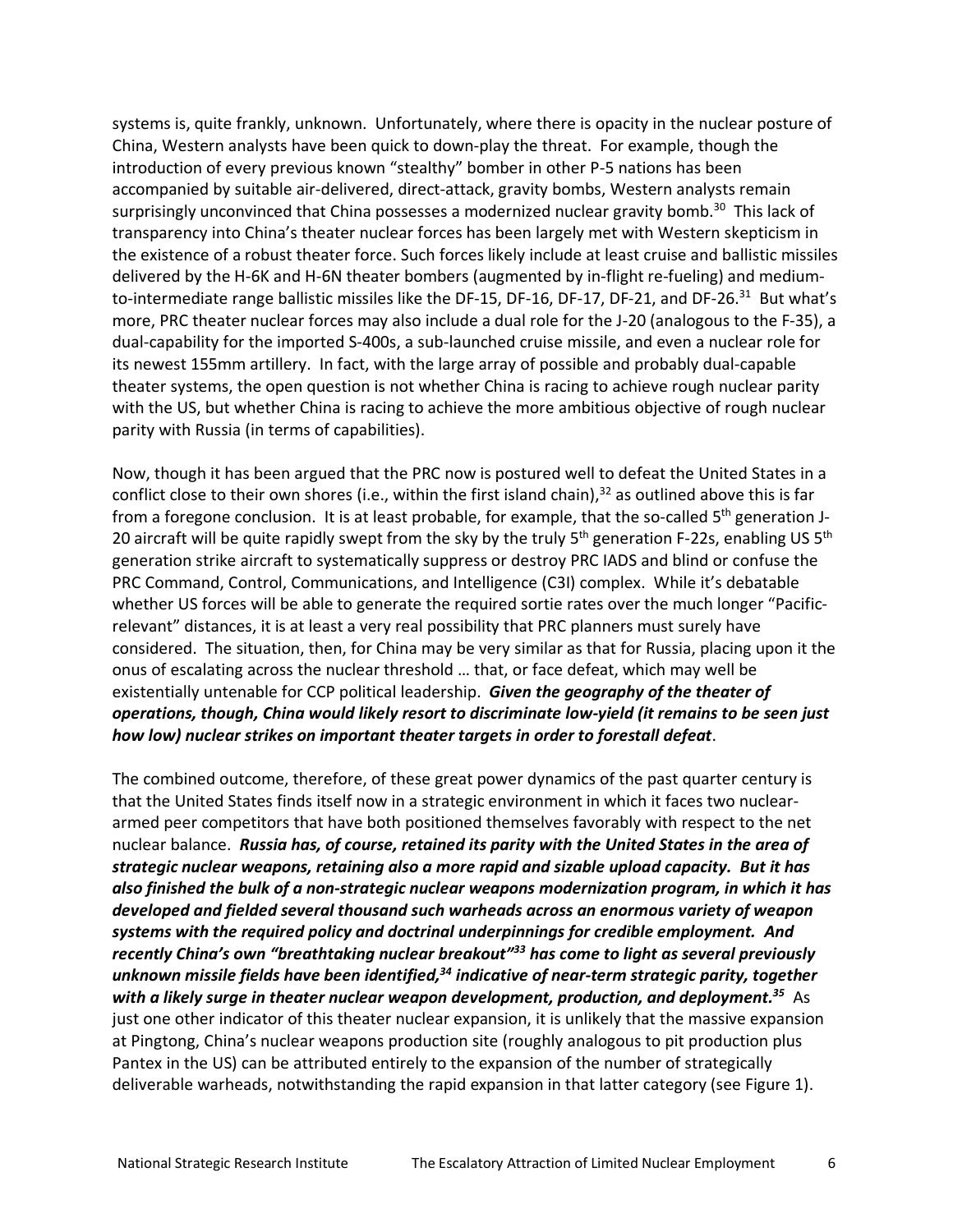

*Figure 1: Pingtong Nuclear Weapons Assembly Plant: 2002, 2013, 2021 (Google Earth)*

## **Strategic and Operational Consequences:**

In the event that one of our rivals crosses the nuclear threshold into discriminate, very low yield, theater nuclear strikes, the consequences for the United States and our Allies would be grim indeed. Such "light" employment would be designed to encourage US capitulation and avoid galvanizing our resolve, almost assuredly striking purely military targets with extremely low (if any) collateral damage and essentially zero fallout. Such theater targets are numerous for Russia and China to choose from, since our forces enjoy extensive overseas basing options and our Allies will presumably be "in the fight" as well, opening up their own target sets. Especially attractive targets would be fifth-generation supporting airstrips, air and missile defense radars, logistics hubs, and C2 nodes. These types of targets could have seriously degrading operational impacts on the allied war effort, particularly the immediate effort to establish air dominance in the region of conflict. As another example, all rail and road links into Ukraine, needed for allied reinforcement of Ukrainian armor and mechanized brigades, might be immediately destroyed by a relatively small number of ultra- and very-low yield nuclear strikes while avoiding significant civilian casualties. And as an example of the avoidance of collateral damage, the Aegis Ashore installation in Romania is separated from civilian population sufficiently for Russia to strike it with an ultra-low or very-low yield Kinzhal and kill essentially zero civilians unless a chance motorist happens to be passing by the base. Strikes like these are designed to pressure the United States and its allies by messaging to democratic populations and their leadership that the stakes of this conflict are high enough for the rival to "go nuclear," without substantial likelihood of strengthening resolve, due to the purely military nature of the casualties. The implied (or explicit) message will be: there are hundreds more strikes like these coming, with the real threat of escalation to more painful societal nuclear strikes … are you absolutely certain that the stakes are high enough for you to continue? And that message to capitulate will function asymmetrically across the alliance structure, whether European or Pacific, with the additional intended effect of straining decisional fracture lines.

If these "light" theater strikes fail to collapse the will to continue to fight in the United States and allied nations, graduated escalatory responses are also envisioned. For example, one of Russia's known operational plans is the Strategic Operations for the Destruction of Critically Important Targets (SODCIT),<sup>36</sup> and incorporates a mix of conventional and nuclear strikes, combined with cyber and space operations, in order to deliver significant damage to US infrastructure, such as military bases, power grids, transportation, POL distribution, communications, etc. In this context a useful example to highlight would be that a very-low yield nuclear cruise missile strike on the weapon storage area at Whiteman AFB, serving the B-2 bomber fleet, would essentially take that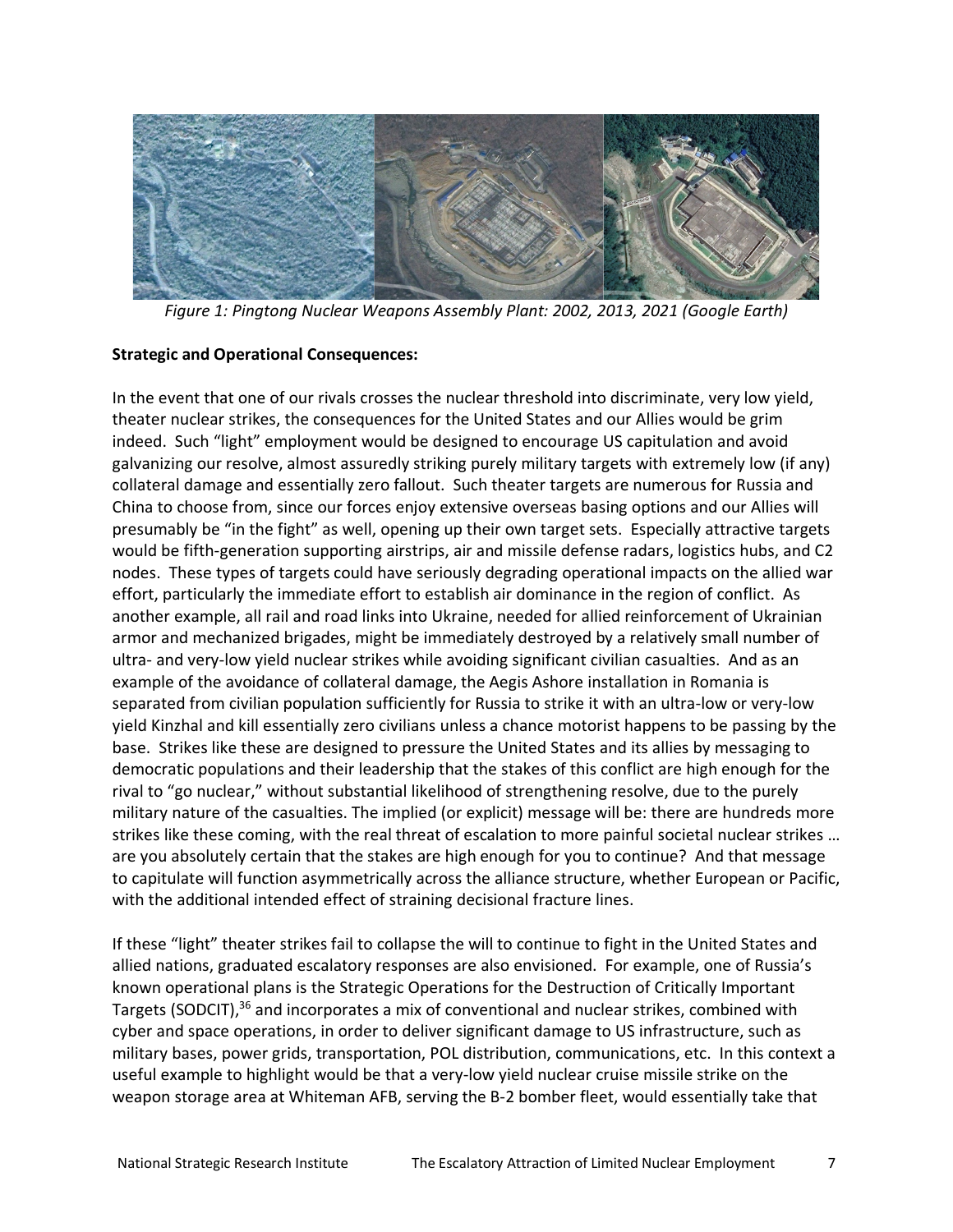target out without even killing many airmen conducting flight operations three quarters of a mile away. Alternatively, "heavier" theater strikes might be executed … these might be higher yield (perhaps in the single-digit kilotons), against more "valuable" targets (early warning radars in theater, for example), or more widely distributed (such as coincident ultra- and very-low yield nuclear strikes across a large number of in-theater airbases).

In all of these cases, about which our potential adversaries have thought long and hard, the intention is to undermine the will to fight, through a number of avenues: the public shock at the actual employment of nuclear weapons; the horror of the thought of additional, more painful strikes to come; and the re-evaluation of the "value" of the objective. In this phase, as in every phase of the conflict, the adversary would be vigorously conducting an information operation against us, supporting all voices that call for an immediate cessation of hostilities, advise strenuously against entering into nuclear escalation, question the "real value" of the political objective, or even call for the alternative of prolonged economic and political sanctions (a "new cold war") post-conflict. The pressure to seek accommodation of some sort, any sort, would be very high, particularly since the United States and our allies have very limited "proportional" responses, most of which are not "in kind," and thus do not carry the same weight of escalatory psychological effect. And proportional responses that do exist almost invariably demand strikes into the homeland of our peer competitor, thus giving a "shadow of legitimacy" to potential limited nuclear strikes on the US homeland.

We have conducted a number of wargames that bear on this issue, and the results have been almost universally discouraging to American players. The introduction of theater nuclear employment into a "traditional" wargame is often where the wargame culminates, but we have designed and executed a number of wargames to explore limited nuclear escalation deeper across the nuclear threshold. In these wargames, adversary crossing of the nuclear threshold has been deemed by players as quite credible, given the paucity of reciprocal US deterrent capabilities and the minimized collateral damage afforded by such adversarial employment. US players have found response options to be uncomfortably insufficient or even non-credible, largely because of a paucity of sufficient prompt, assured, proportional NSNW capability. And with the threat of seemingly limitless additional strikes held in reserve by the adversary across an exceptionally broad and deep array of escalatory targets, the prospect for future "moves" becomes bleak indeed. This "revelation" is a necessary first step for US leaders to begin to take steps to rectify the strategically unstable situation, but it is not sufficient without the follow-up will and commitment to adjust US posture.

#### **Recommendations for the United States:**

While it may be distasteful to Americans to compete in the area of NSNWs, necessarily bringing with them as they do the sobering thought of credible nuclear employment, the alternative of leaving that field of competition entirely to our adversaries positions us very poorly in the event of future conflict. On the other hand, building a capability to credibly respond at that specific level of escalatory intensity will deter the very violence that is most feared. The need to bolster such deterrence is underscored by the additional weighty consideration that either of our rivals might opportunistically take advantage of a limited nuclear conflict between us and the other, in order to attempt a fait accompli of its own, also weaponizing the threat of limited nuclear employment.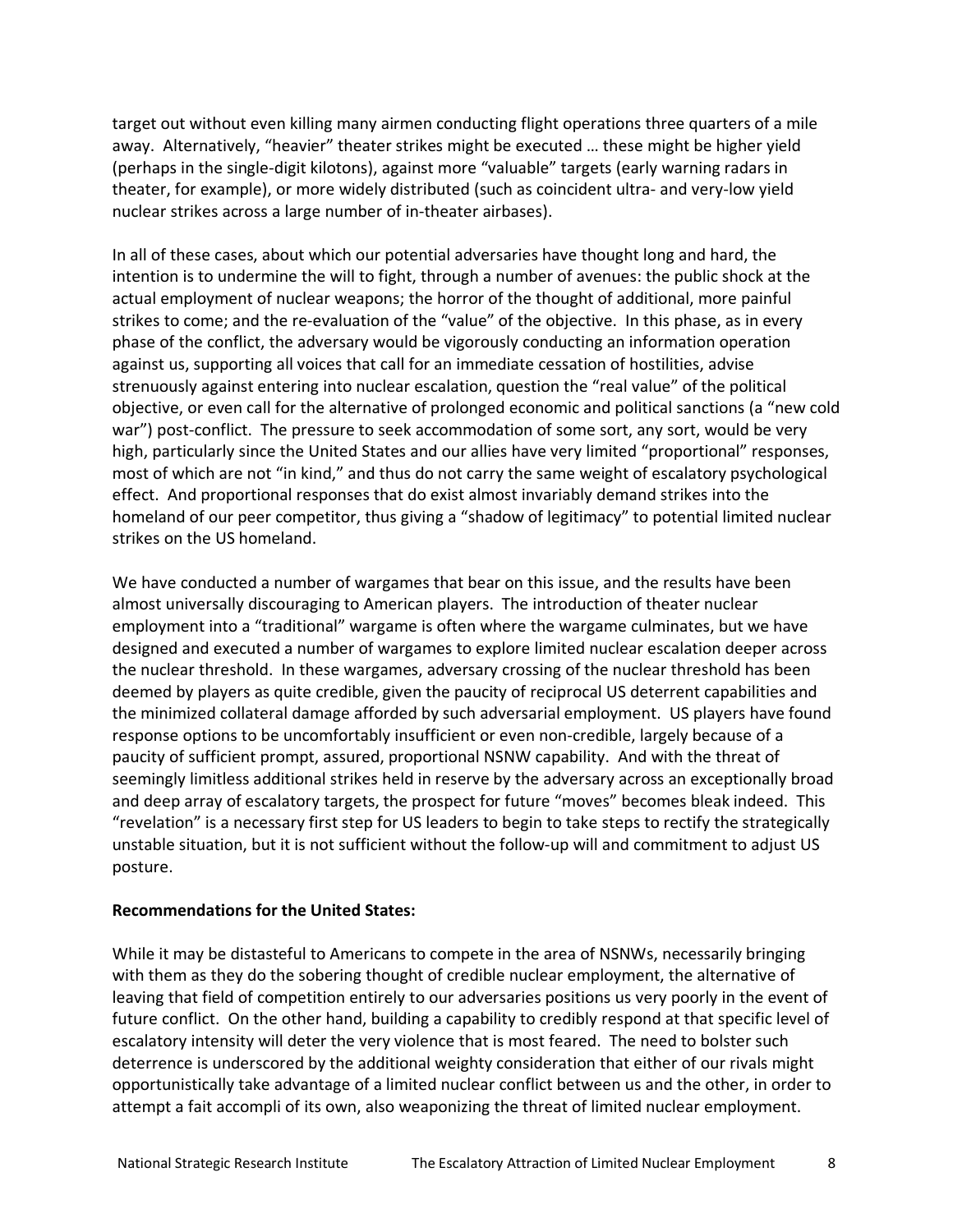It should be clear from the preceding that the US strategic nuclear modernization program must be executed without further delay, otherwise the instability that we see in the area of potential adversarial NSNW employment would be exacerbated by the erosion of the "apocalypse insurance" afforded by US strategic forces deterring less-limited nuclear escalation. But the modernization of the Triad should also be seen as the floor of nuclear posture adjustment, not the ceiling. The 2018 NPR rightly concluded that not only would W76-2 be required as a force posture adjustment, but that the nation ought also to pursue a sea-launched, nuclear-armed, cruise missile (SLCM-N). The W76-2 most assuredly gives a survivable, penetrable, and prompt response option, but it does suffer from two limitations: very small numbers in the fleet and a yield in the higher range of "low yield," as opposed to ultra- or very-low yield. The SLCM-N would alleviate the constraints imposed by those two limitations, by allowing for adaptability and scalability in both numbers and yield options. For this reason, given the SLCM-N's strong credibility and sovereign basing, the US should re-commit to the acquisition of this NSNW option.

Additional capabilities may also be required, whether these provide an enduring deterrent answer to peer competitor military strategies $37$  or the United States eventually accumulates sufficient leverage to successfully pursue NSNW arms control with Russia and China, called for by the past several Presidential Administrations.<sup>38</sup> Given the criticality of the perceived value of their NSNW forces, great power competitors will be very loath to divesting themselves of those capabilities, virtually requiring the US to offer up its own NSNW forces, which at present are too inadequate for sufficient arms control leverage. Additional US countervailing capabilities might include symmetric and asymmetric options. An example of a symmetric countervailing capability would be nucleararmed, mobile, ground-launched, continental-range hypersonic missiles, such as might be achieved with a range extension to the most recently tested joint USA-USN common hypersonic body. The nuclear warhead might even be of the "clip-in" type that were briefly pursued by the US in the 1980s<sup>39</sup> and of variable yields from tens of tons to kilotons. These warheads might additionally be designed so as to not exacerbate either the plutonium pit production challenges or the tritium stockpile. Asymmetric countervailing capabilities would almost certainly have to be kinetic, since non-kinetically induced effects, while operationally significant, generally do not carry the same psychologically escalatory effects, which is one of the deterrent goals. Several options exist, including some that are space-based, but they all face significant political hurdles and possibly even greater technological ones.

In either countervailing case, symmetric or asymmetric (but kinetic), the primary goal is to bolster deterrence. Great power competitors would perceive absolutely no advantage to escalating across the nuclear threshold, and therefore the escalatory attraction of limited nuclear employment would evaporate. Without recourse to some means of escalating "past" the US and our allies, our prospective adversaries would then also be deterred from even beginning down the path to conflict. Of course, should that deterrence fail, the United States would be well positioned to contain the conflict to non-nuclear modes and levels of escalation, since there would be no strategic or operational advantages for our adversaries to gain through NSNW employment, in theater or otherwise. And finally, by gaining countervailing capabilities the US also gains arms control leverage. Fielding such capabilities, as we did in the 1980s with the Pershing II IRBM and the Gryphon GLCM, would hopefully open the door to a multi-lateral arms control treaty that captures all nuclear warheads, rather than just so-called "strategic" warheads or delivery vehicles.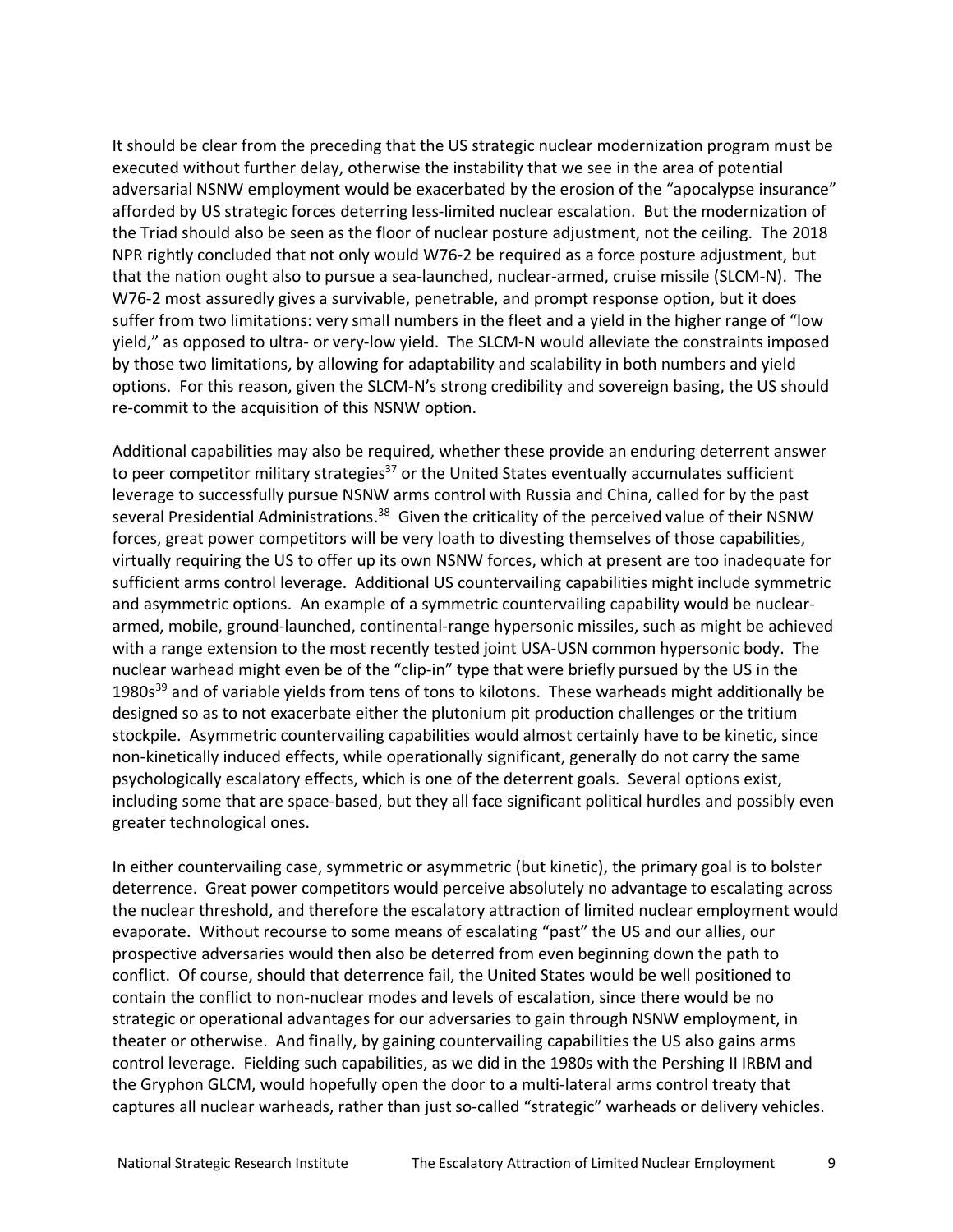And in any case, the modernization of the NNSA infrastructure should be accelerated wherever possible. In light of both China's massive expansion of its nuclear forces over the past few years and the foregoing discussion regarding Russian and Chinese limited nuclear employment plans, there is every reason to expect that the negative net assessment in the area of nuclear weapons will only become more pronounced in the 2020s, if left unchecked. But counterbalancing the nuclear strength of our peer competitors will require robust plutonium pit and tritium production *inter alia*. We should continue with the very rational plan to produce pits at two locations, with the concomitant hedge capacity at the Savannah River Plutonium Pit Facility. And rather than diluting and disposing of the 34 metric tons of plutonium, which cost enormous sums in funding and manpower to produce, currently located at the Savannah River Site, the United States ought to consider the construction of a plutonium oxide fueled dedicated tritium production reactor on that site. Such a tritium production plant would eliminate any concerns that the US or its allies might have regarding tritium availability for many decades to come.

*In the end, the United States needs to demonstrate its commitment to foreclosing all of the advantages that a nuclear-armed peer might gain in employing non-strategic nuclear weapons in a very limited and selective manner. Until this is done, there will be a natural competitive attraction toward limited nuclear employment that we should expect our peer competitors to continue to assiduously attempt to exploit.*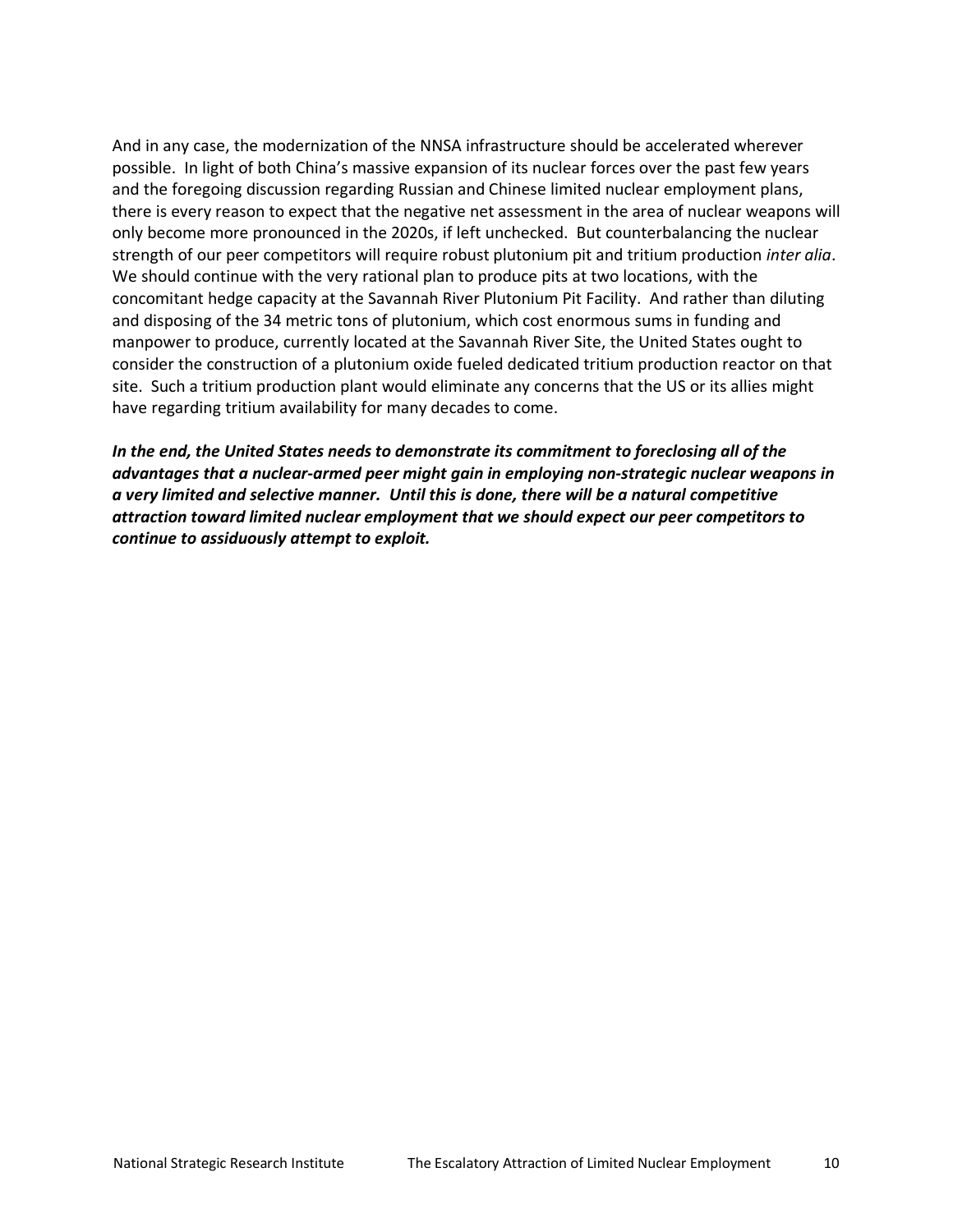#### **References:**

<sup>1</sup> Work, B. (2016, April 28). Remarks by Deputy Secretary Work on Third Offset Strategy. U.S. Department of Defense. https://www.defense.gov/News/Speeches/Speech/Article/753482/remarks-by-d%20eputy-secretarywork-on-third-offset-strategy/; Hicks, K., & Hunter, A. (2021, April 12). What Will Replace the Third Offset? Lessons from Past Innovation Strategies. Defense One. https://www.defenseone.com/ideas/2017/03/what-will-replacethird-offset-lessons-past-innovation-strategies/136260/.<br><sup>2</sup> Averre, D. (2009). From Pristina to Tskhinvali: The Legacy of Operation Allied Force in Russia's Relations with the West. International Affairs (Royal Institute of International Affairs 1944-), 85(3), 575–591. https://www.jstor.org/stable/27695032; 1999 Putin Interview, retrieved from https://www.youtube.com/watch?v=Wlk3JQEzRDQ <sup>3</sup> See for example, Putin's various interviews and speeches: 1999 (https://www.youtube.com/watch?v=Wlk3JQEzRDQ), 2007 in Munich (https://www.youtube.com/watch?v=hQ58Yv6kP44), 2014 on Crimea (https://www.youtube.com/watch?v=l10BsQzOGKM), and 2018 to the Duma (https://www.youtube.com/watch?v=iDGvrdqQZVY); and Sergei Lavrov's recent article, "The Law, the Rights and the Rules," 06/28/21, accessed at https://www.mid.ru/en/foreign\_policy/news/- /asset\_publisher/cKNonkJE02Bw/content/id/4801890. <sup>4</sup> Yeaw, C. (2012). The Future of Chinese Nuclear Strategy and Policy. In Strategy in the Second Nuclear Age (pp. 53–80). Georgetown University Press. <sup>5</sup> See for example, Vaughan, A. "Chinese Realism: Why Were the Liberal Internationalists Wrong on China?" NIPP Information Series, Issue No. 500, 08/30/21; Scobell, A., et al., "China's Grand Strategy: Trends, Trajectories, and Long-Term Competition." Santa Monica, CA: RAND Corporation, 2020, accessed at https://www.rand.org/pubs/research\_reports/RR2798.html; Doshi, R., 08/02/21, Book Summary for "The long game: China's grand strategy to displace American order," accessed at https://www.brookings.edu/essay/thelong-game-chinas-grand-strategy-to-displace-american-order/, and Person, R., "Russian Grand Strategy in the 21st Century," SMA briefing, 2021. <sup>6</sup> Aron, L. (2019, April 4). Are Russia and China Really Forming an Alliance? The Evidence Is Less Than Impressive. Foreign Affairs. https://www.foreignaffairs.com/articles/china/2019-04-04/are-russia-and-china-really-formingalliance; and Guo and Wilson, "China, Russia, and Arctic Geopolitics," The Diplomat, 03/29/20, accessed at https://thediplomat.com/2020/03/china-russia-and-arctic-geopolitics/.<br><sup>7</sup> Seen as early as in Putin's 1999 interview here: https://www.youtube.com/watch?v=Wlk3JQEzRDQ. <sup>8</sup> For example, Kofman, M. "A Bad Romance: US Operational Concepts Need to Ditch their Love Affair with Cognitive Paralysis and Make Peace with Attrition," Modern War Institute, 03/31/2021, accessed at https://mwi.usma.edu/a-bad-romance-us-operational-concepts-need-to-ditch-their-love-affair-with-cognitiveparalysis-and-make-peace-with-attrition/; and Kofman, M. "It's Time to Talk About A2/AD: Rethinking the Russian Military Challenge," 09/05/19, War on the Rocks, Texas National Security Review, accessed at https://warontherocks.com/2019/09/its-time-to-talk-about-a2-ad-rethinking-the-russian-military-challenge/. <sup>9</sup> Sagan, S. D., & Valentino, B. A. (2017). Revisiting Hiroshima in Iran: What Americans Really Think about Using Nuclear Weapons and Killing Noncombatants. International Security, 42(1), 41–79. https://doi.org/10.1162/isec\_a\_00284.<br><sup>10</sup> Ryabikhin, L. (2019, July 11). Russia's NC3 and Early Warning Systems. Nautilus Institute. https://nautilus.org/napsnet/napsnet-special-reports/russias-nc3-and-early-warning-systems/ <sup>11</sup> See for example, Gen John Raymond FY22 Congressional Testimony, accessed at https://www.armedservices.senate.gov/imo/media/doc/FY22%20DAF%20Posture%20Statement%20-%20Final%20(v23.1)1.pdf; and Stokes, et al., Report Prepared for The U.S.-China Economic and Security Review Commission, "China's Space and Counterspace Capabilities and Activities," 03/30/20, accessed at https://www.uscc.gov/sites/default/files/2020- 05/China Space and Counterspace Activities.pdf.  $\overline{a}$ 

<sup>12</sup> Boone, R., Rehbein, D., Swegle, J.A., & Yeaw, C. (2021). The Challenge of Russia's Non-Strategic Nuclear Weapons: Western Air Supremacy as One Russian Justification for NSNW. Omaha, NE: National Strategic Research Institute at the University of Nebraska.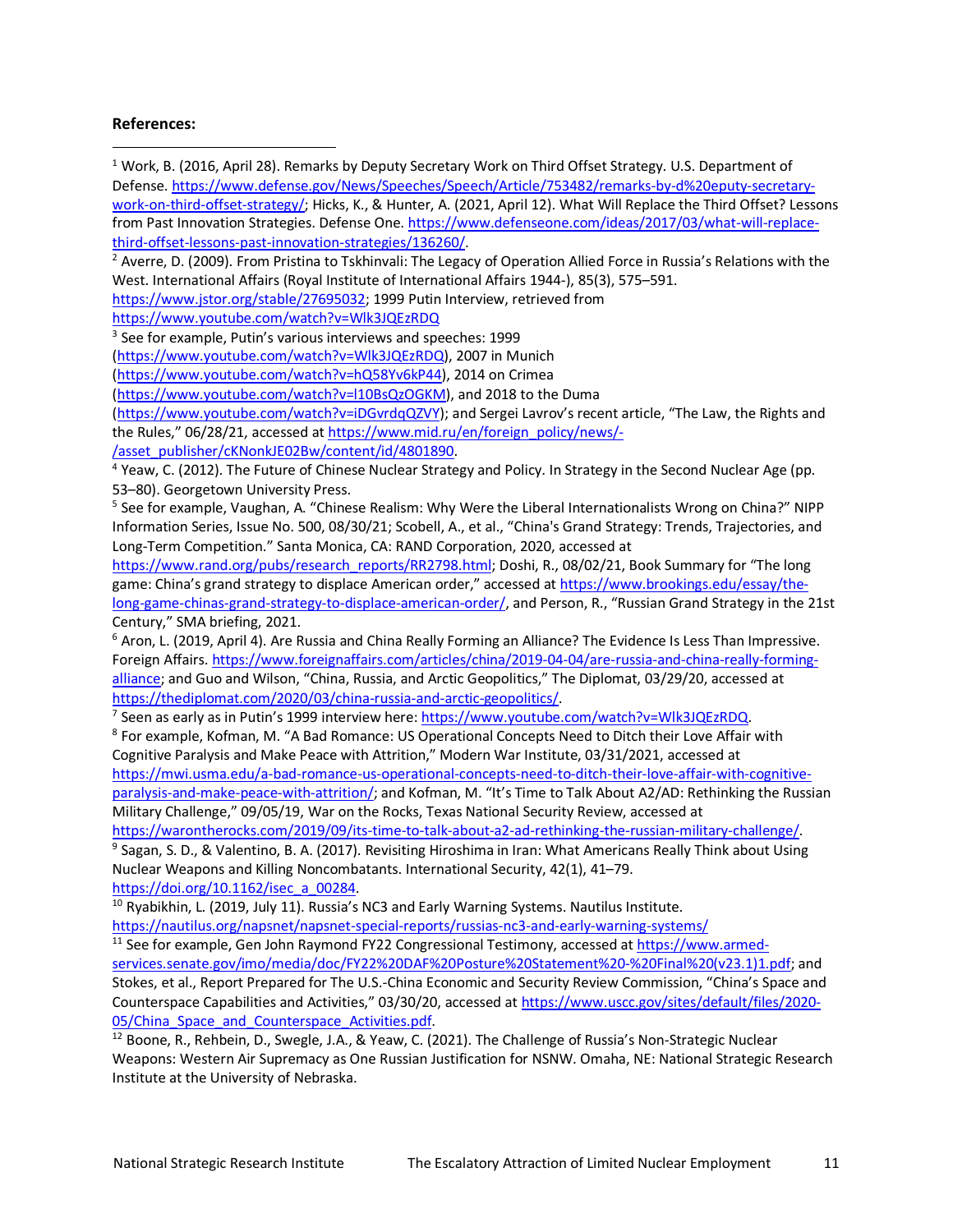<sup>13</sup> Tirpak, J. (2021, July 22). Russia Officially Unveils New Checkmate Fighter, But Performance Claims are Ambitious. Air Force Magazine. https://www.airforcemag.com/russia-officially-unveils-new-checkmate-fighter-butperformance-claims-are-ambitious/.

<sup>14</sup> See for example, Keck, Z. (2018, November 29). Explained: Why China's J-20 Stealth Fighter Can't Compete with America's F-22 or F-35. The National Interest. https://nationalinterest.org/blog/buzz/explained-why-chinas-j-20 stealth-fighter-cant-compete-americas-f-22-or-f-35-37497.

<sup>15</sup> Venable, J. (2019, May). The F-35A Fighter Is the Most Dominant and Lethal Multi-Role Weapons System in the World: Now Is the Time to Ramp Up Production (No. 3406). The Heritage Foundation.

https://www.heritage.org/defense/report/the-f-35a-fighter-the-most-dominant-and-lethal-multi-role-weaponssystem-the-world.

<sup>16</sup> Boone, R., Rehbein, D., Swegle, J.A., & Yeaw, C. (2021). The Challenge of Russia's Non-Strategic Nuclear Weapons: Western Air Supremacy as One Russian Justification for NSNW. Omaha, NE: National Strategic Research Institute at the University of Nebraska.

<sup>17</sup> U.S. Defense Intelligence Agency. (1984, April). Nuclear Weapon Systems in China.

https://nsarchive.gwu.edu/document/15931-document-17-defense-intelligence-agency-defense

<sup>18</sup> Yeaw, C. (2015, April 1). Statement for the U.S.-China Economic and Security Review Commission Hearing on China's Offensive Missile Forces [Testimony]. The U.S.-China Economic and Security Review Commission, Washington, DC, USA.

https://www.uscc.gov/sites/default/files/Yeaw%20USCC%20Testimony%201%20Apr%202015.pdf

<sup>19</sup> Yeaw, C., Yoshihara, T., & Holmes, J. (2012). The Future of Chinese Nuclear Strategy and Policy. In Strategy in the Second Nuclear Age (pp. 53–80). Georgetown University Press.

 $20$  Heinrichs, R. L. (2019). Transcript: The Arms Control Landscape ft. DIA Lt. Gen. Robert P. Ashley, Jr. Washington, DC: Hudson Institute. Retrieved from

https://www.hudson.org/research/15063-transcript-the-arms-control-landscape-ft-dia-lt-gen-robert-p-ashley-jr.

 $21$  Roberts, B. (2016). The Case for U.S. Nuclear Weapons in the 21st Century. Ch. 4 & 5. Stanford University Press.

<sup>22</sup> Unclassified. (Unpublished). Accords with Fanta, P. DASD (2019), Schneider (2021), & Gertz (2017).

<sup>23</sup> Schneider, M. B. (2021). Russian Modernization of Its Nuclear and Military Forces in 2021. Retrieved from https://armynow.net/russia-modernization-nuclear-military-forces-hypersonic-missiles-bombers/; and Directorate of Media Service and Information (2021). Russian Armed Forces have the highest rate of modern weapons and military equipment among the armies of the world. Ministry of Defense of the Russian Federation. Moscow. Retrieved from https://eng.mil.ru/en/news\_page/country/more.htmid=12371935@egNews.

 $24$  Hawkins, H. T. (2013). History of the Russian Nuclear Weapon Program. 10.2172/1107123; and Leone, D. (2021). NNSA Can't Make 80-Pit Production Deadline, Acting Administrator Says (Vol. 25. No. 23). Nuclear Security & Deterrence Monitor. Retrieved from https://www.exchangemonitor.com/nnsa-cant-make-80-pit-productiondeadline-acting-administrator-says/?printmode=1.

<sup>25</sup> Huessy, P. & Howe, J. (2021). China ICBM Missile Production: Implications for the US Nuclear Deterrent. Warrior Maven. Retrieved from https://warriormaven.com/global-security/china-nuclear-silos.

<sup>26</sup> Boone, R., Rehbein, D., Swegle, J.A., & Yeaw, C. (2021). The Challenge of Russia's Non-Strategic Nuclear Weapons: Western Air Supremacy as One Russian Justification for NSNW. Omaha, NE: National Strategic Research Institute at the University of Nebraska.

 $27$  Ibid.

<sup>28</sup> Hruby, J. (2019). Russia's New Nuclear Weapon Delivery Systems. Washington, DC: Nuclear Threat Initiative. <sup>29</sup> See inter alia, Johnson, D. (2018). Russia's Conventional Precision Strike Capabilities, Regional Crises, and Nuclear Thresholds (No. 3). Livermore Papers on Global Security. LLNL; and Putin, V. (2020). Foundations of State Policy of the Russian Federation in the Area of Nuclear Deterrence.

<sup>30</sup> As one example to serve for many, see Kristensen, H. M. & Korda, M. (2020) Chinese nuclear forces. Bulletin of the Atomic Scientists. 76:6, 443-457. DOI: 10.1080/00963402.2020.1846432.

<sup>31</sup> Yeaw, C. (2015). Statement for the U.S.-China Economic and Security Review Commission Hearing on China's Offensive Missile Forces.

 $32$  See for example, Morgan, R. (2021). US will 'lose fast' in war with China, Air Force's simulation shows American Military News. Retrieved from https://americanmilitarynews.com/2021/03/us-will-lose-fast-in-war-with-china-airforces-simulation-shows-report/; Peck, M. (2020). Could China Beat the U.S. In a War? They're Certainly Preparing To. The National Interest. Retrieved from https://nationalinterest.org/blog/reboot/could-china-beat-us-war